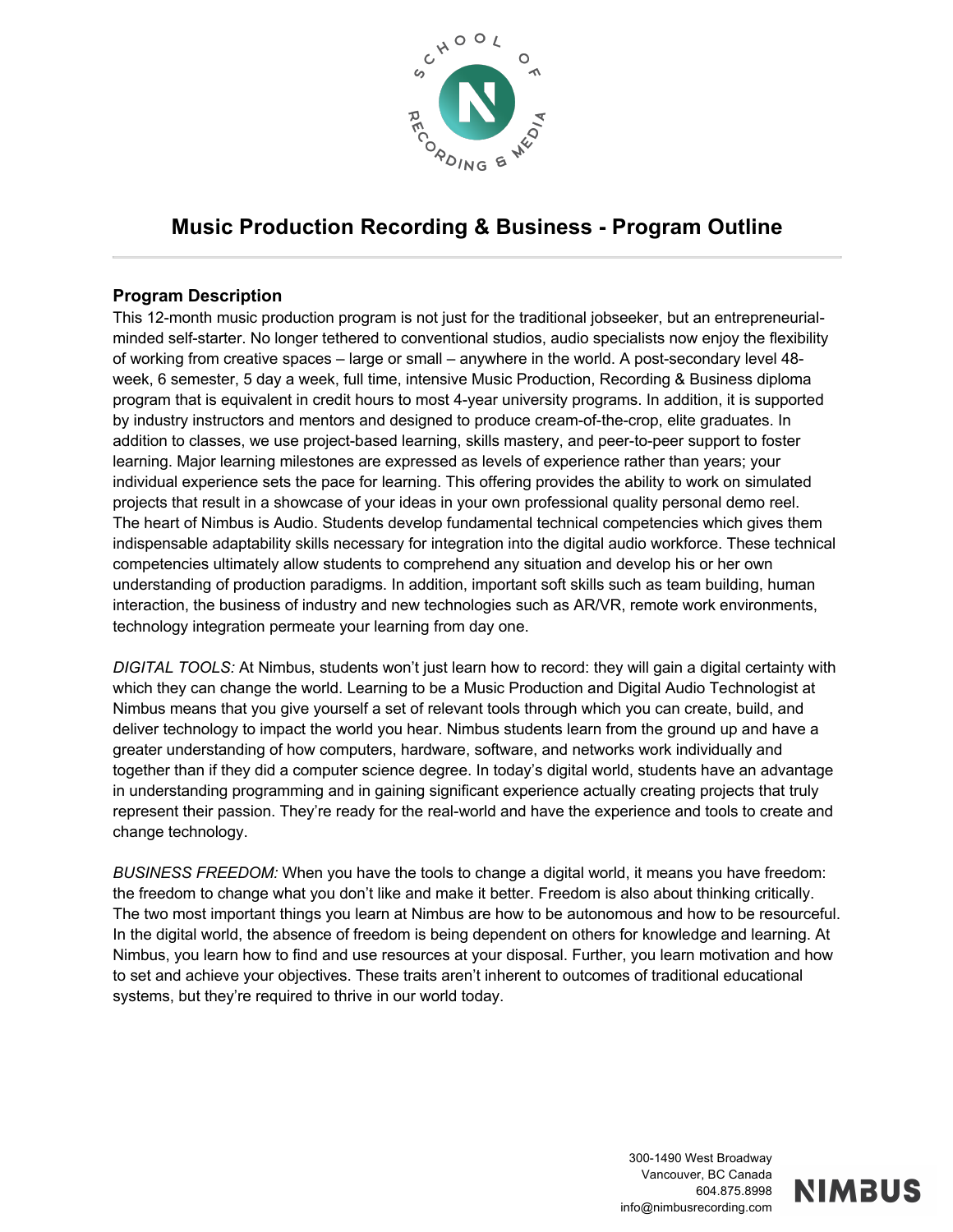*REVOLUTIONIZED EDUCATIONAL MODEL:* Since access to knowledge has changed, how should the education system and structure change as well? Humans add value in their ability to critically reason, problem solve, and create. Nimbus is built based on the new access to knowledge, the future of the workplace, and today's digital world. We apply practical, problem- solving methods that allow for personalized learning, mixed age groups, and a strong emphasis on self-appropriation of knowledge. Unlike the traditional 4- or 5-year model, we apply all of this in a real-world, intensive model.

*ELIMINATING THE SKILLS GAP:* What's concerning about the traditional educational system is that it isn't preparing students for working and living in the real world. In today's digital world, employers are looking for critical and analytical thinking; problem solving; creativity; communication; teamwork and collaboration; time management; autonomous, capable workers. Those are exactly the skills students learn at Nimbus, meaning they are ready for the workplace and transition easily.

*PROJECT-BASED LEARNING:* Each project is a challenge with a brief description, objectives, and skills students will learn throughout the project. Project-based work imitates real-world work and encourages students to not just learn time management but to build conceptual frameworks of what is and is not important or relevant to a project. This skill of being able to establish structures and boundaries for projects is central to becoming an excellent technologist and pushes students to think critically and learn through failure.

#### **Program Learning Outcomes/Competencies**

The Music Production, Recording & Business program's program displays the correct balance of theoretical and practical instruction, industry input and mentoring to help create a new type of professional required for the music and media industries. You will then be able to seek a desired audio career path to become a successful professional in the audio industry.

*CORE SKILLS:* Students will become better, well rounded individuals. These skills are considered 'essential criteria' that will form the foundation for lifelong values and way of doing business. Identified as key attributes when applying for positions within any industry and benchmarks to rate and evaluate candidates during the recruitment process, they are critical to the success for the new world music production professional.

*TECHNICAL*: Students will be able to operate Pro Tools and Ableton Live proficiently in any audio setting. This will give you the digital certainty to function as a technical audio professional in a wide variety of music, sound, audio employment opportunities. You will be accomplished in recording and mixing audio in a large format console studio and adept in the application of practical concepts including microphone selection, mixing console signal flow recording and mixing to achieve desired outcomes in sound recording.

*MUSIC PRODUCTION*: Students will be competent in a range of composing, arranging and/or production techniques and methodologies and demonstrate the effective use of both MIDI-based and non-MIDI hardware and software in the creation and production of electronic music. Through the context of song writing, analysis and research of musical style/genre, students will be conversant on key producers, innovators of dance and electronic music, techniques and compositional alternatives of recorded music and production techniques.

*BUSINESS*: Students will be able to work in any number of business-related areas in the music industry. You will gain a unique combination of theoretical and practical knowledge of the music industry, as well as entrepreneurial, and project management skills. You will study the structure of the music industry, artist and venue management, manufacturing, contracts, licensing and copyright, national and international distribution, marketing, promotion, and sales. You will display the business expertise including communication and interpersonal skills in order to respond to industry demands for professionals who can interact with diverse teams and audiences.

> 300-1490 West Broadway Vancouver, BC Canada 604.875.8998 info@nimbusrecording.com

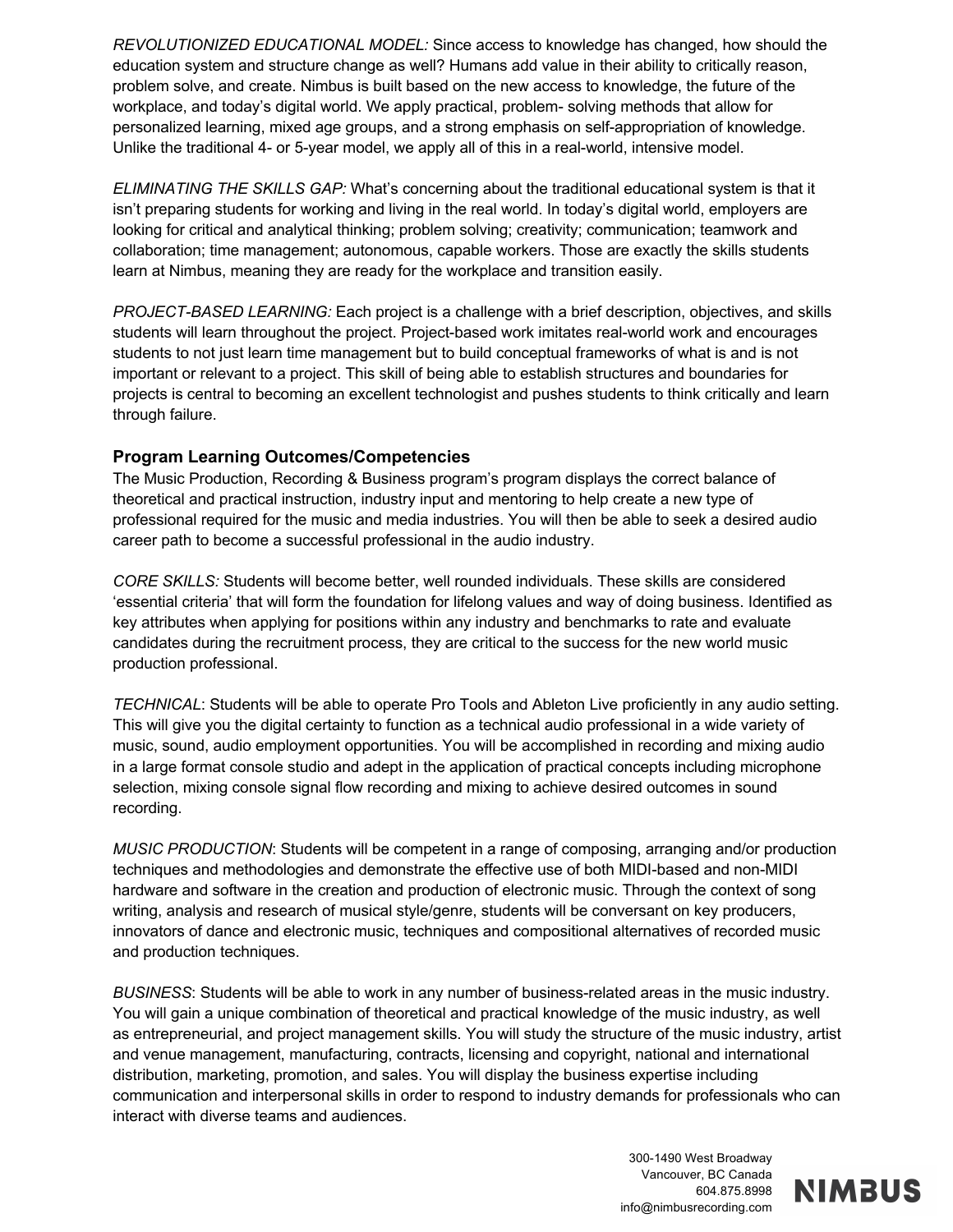#### **Program Organization**

| Course                                                                                                                                                                                                                                                                                                                                                                                                                                                                      | <b>Hours of Instruction</b>           |
|-----------------------------------------------------------------------------------------------------------------------------------------------------------------------------------------------------------------------------------------------------------------------------------------------------------------------------------------------------------------------------------------------------------------------------------------------------------------------------|---------------------------------------|
| <b>MPRB</b>                                                                                                                                                                                                                                                                                                                                                                                                                                                                 | Total Program hours: 1,134 (48 weeks) |
| Semester 1<br>You begin by developing the foundation of what's<br>important to be successful in the Music Industry and in<br>life. An overview of roles and responsibilities coupled<br>with current industry practices sets you up for moving<br>forward. The physical basis of audio, the psychology of<br>sound, analog and digital signal flow, concepts around<br>recording are introduced and put into practice.                                                      | 8 weeks                               |
| Semester 2<br>Building on the theory, concepts and tools introduced in<br>term one you are now starting to implement these ideas<br>within Engineering, Mixing and Editing tracks. This is<br>supported by in-depth courses on Sound Design, Song<br>Writing, Synthesis. This term also includes introductions<br>to basic software implementation, methods &<br>techniques. And finally, more introductory classes are<br>given on business aspects within the industry.   | 8 weeks                               |
| Semester 3<br>Halfway through the program, students will now become<br>proficient with a variety of DAWs, and feel comfortable<br>with songwriting, and sound design. They gain further<br>skills in professional development and business,<br>focusing on social media and core skills.                                                                                                                                                                                    | 8 weeks                               |
| Semester 4<br>You are presented advanced concepts in all tracks<br>through more practical work that supports your final<br>project. You will also start to participate in advanced<br>classes and workshops that round out your specialty<br>and provide a better understanding as to how that<br>aligns with the industry area you wish to pursue.                                                                                                                         | 8 weeks                               |
| Semester 5<br>Instruction in large-scale music recording, mixing and<br>production is a large focus of session 5. Included in this<br>are additional specialized courses and workshops<br>required to accelerate your knowledge on large-scale<br>mixing consoles such as the SSL. Students must evolve<br>from following specific technical instruction, to becoming<br>more self-directed, applying more complex techniques<br>to the project in their chosen discipline. | 8 weeks                               |
| Semester 6<br>To prepare for graduation, you continue to complete<br>your final music project and final portfolio. Your final<br>project is shared with your program mentors and music<br>industry advisors and you field questions related to your<br>work. Finally, students are provided with in-depth<br>instruction in professional skills, such as resume writing,<br>personal branding and building a business in order to<br>guide them upon graduation.            | 8 weeks                               |